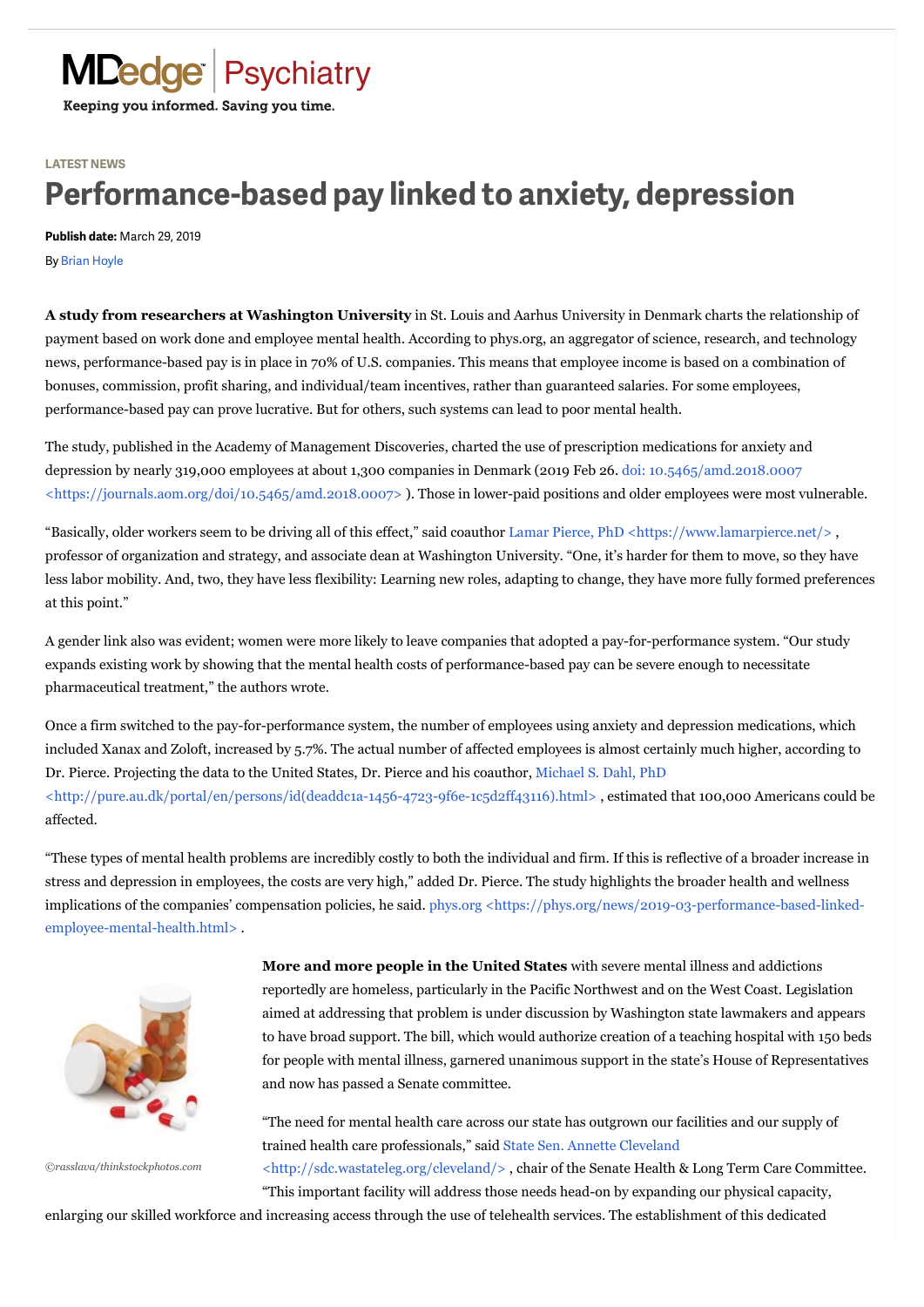behavioral health facility at the University of Washington would be the first of its kind in the nation."

[Jürgen Unützer, MD, MPH <https://aims.uw.edu/j%C3%BCrgen-un%C3%BCtzer-md-mph-ma> t](https://aims.uw.edu/j%C3%BCrgen-un%C3%BCtzer-md-mph-ma)old KOMO News that the facility would be accredited and modern. "We would have a facility that's from 2021 that's state of the art, that's approved, that's a safe, welcoming environment where people would take their family members and say 'this is a place that can give me some hope,' " said Dr. Unützer, who chairs the department of psychiatry and behavioral services at the University of Washington, Seattle.

The legislation <https://app.leg.wa.gov/billsummary?BillNumber=1593&Initiative=false&Year=2019>, H.B. 1593, is part of efforts by [Gov. Jay Inslee <https://www.governor.wa.gov/>](https://www.governor.wa.gov/) to tackle mental health issues in the state. The state's aging mental health infrastructure has been losing federal funding, and patient safety issues have been identified at state-run mental health hospitals. [KOMO News <https://komonews.com/news/local/mental-health-crisis-teaching-hospital-could-be-created-in-seattle> .](https://komonews.com/news/local/mental-health-crisis-teaching-hospital-could-be-created-in-seattle)

**The New York Police Department recently reported** a near-doubling of 911 calls by people the city refers to as "emotionally disturbed persons" over the past decade. Encounters between police and people in need reportedly have resulted in the deaths of 14 people over the last 3 years.

"There is a serious problem in New York City in the manner in which the NYPD interacts with mentally ill people," said attorney Sanford Rubenstein <https://www.rubensteinandrynecki.com/attorney-profiles/sanford-rubenstein/>, who is representing seven families whose family members with mental illness have been shot by police since 2016. "The training of police officers with regard to that interaction is limited and the number of patrol officers who have been trained is small. That is unacceptable."

The problem was recognized years ago, and a plan was put in place by the city to provide mental health training to every police officer. Flash ahead 4 years and less than one-third of the police force has received any mental health training – just 11,970 of the 36,753 uniformed police officers. What's more, teams of mental health workers and police that were formed 3 years ago to help intervene in responses to emotionally disturbed people have not been brought into the loop of the 911 system. The result has been 911 responses by officers not trained to deal with such situations and without the support of those who could help. The number of 911 calls related to emotionally disturbed people rose from just over 91,000 in 2009 to nearly 180,000 in 2018, averaging almost 500 every day. The calls are disproportionately from predominantly black and Hispanic precincts.

A 2014 announcement of "diversion centers," where people with emotional disturbances could be brought by police instead of ferrying them to hospitals or jail, has failed to materialize. "[The problem] is overwhelming in the neighborhoods that I represent," said Bronx council member Ritchie J. Torres <https://council.nyc.gov/district-15/>. "Whether it be Tremont or Fordham – you can feel it and see it on the ground. ... You see chemically addicted, mentally ill people, who either are languishing on the street or being cycled in and out [of the criminal justice system. And I'm wondering to myself, there has to be a better approach. This is insane." New York Magazine](http://nymag.com/intelligencer/2019/03/special-report-nypds-mental-illness-response-breakdown.html) <http://nymag.com/intelligencer/2019/03/special-report-nypds-mental-illness-response-breakdown.html>

## **Iowa [Gov. Kim Reynolds <https://governor.iowa.gov/> h](https://governor.iowa.gov/)as signed a comprehensive bill**

**[<https://governor.iowa.gov/2018/03/gov-reynolds-signs-mental-health-teen-suicide-prevention-bills> t](https://governor.iowa.gov/2018/03/gov-reynolds-signs-mental-health-teen-suicide-prevention-bills)hat**, among other things, aims to make sweeping changes in the state's mental health system. The new law also requires suicide prevention training for school personnel in the state. "This legislation was pushed over the finish line by individuals and families who knew firsthand the importance of having a robust mental health system," Gov. Reynolds said. Critics contend that the legislation does not go far enough in several respects, including specifying where funding will come from and ensuring full access to care. Meanwhile, the governor [announced plans to sign an executive order "establishing a platform to begin developing a children's mental health system." Des Moines](https://www.desmoinesregister.com/story/news/politics/2018/03/29/iowa-mental-health-bill-legislation-suicide-prevention-reynolds/467850002/) Register <https://www.desmoinesregister.com/story/news/politics/2018/03/29/iowa-mental-health-bill-legislation-suicideprevention-reynolds/467850002/> .

**Emergency room staff at [AdventHealth <https://www.adventhealth.com/>](https://www.adventhealth.com/) hospitals in Orlando** and neighboring Kissimmee, Fla., will begin assessing the mental health of patients as part of a pilot project with the University of Central Florida, according to reporting by 90.7 WMFE, a National Public Radio affiliate in central Florida. "How do we start providing that preventive care like we would with a typical chest pain patient? The same type of health care probably doesn't apply to those patients with that mental health disorder," said Robert Geissler <https://today.ucf.edu/adventhealth-ucf-collaborate-suicide-prevention-initiative/>, director of emergency services at AdventHealth Kissimmee. "And that's why we're trying to change the landscape with this particular project." Similar programs in Michigan and Tennessee have helped curb suicides and lowered costs associated with mental health– related emergency care. As part of the AdventHealth program in Florida, emergency room staff will ask patients about feelings of